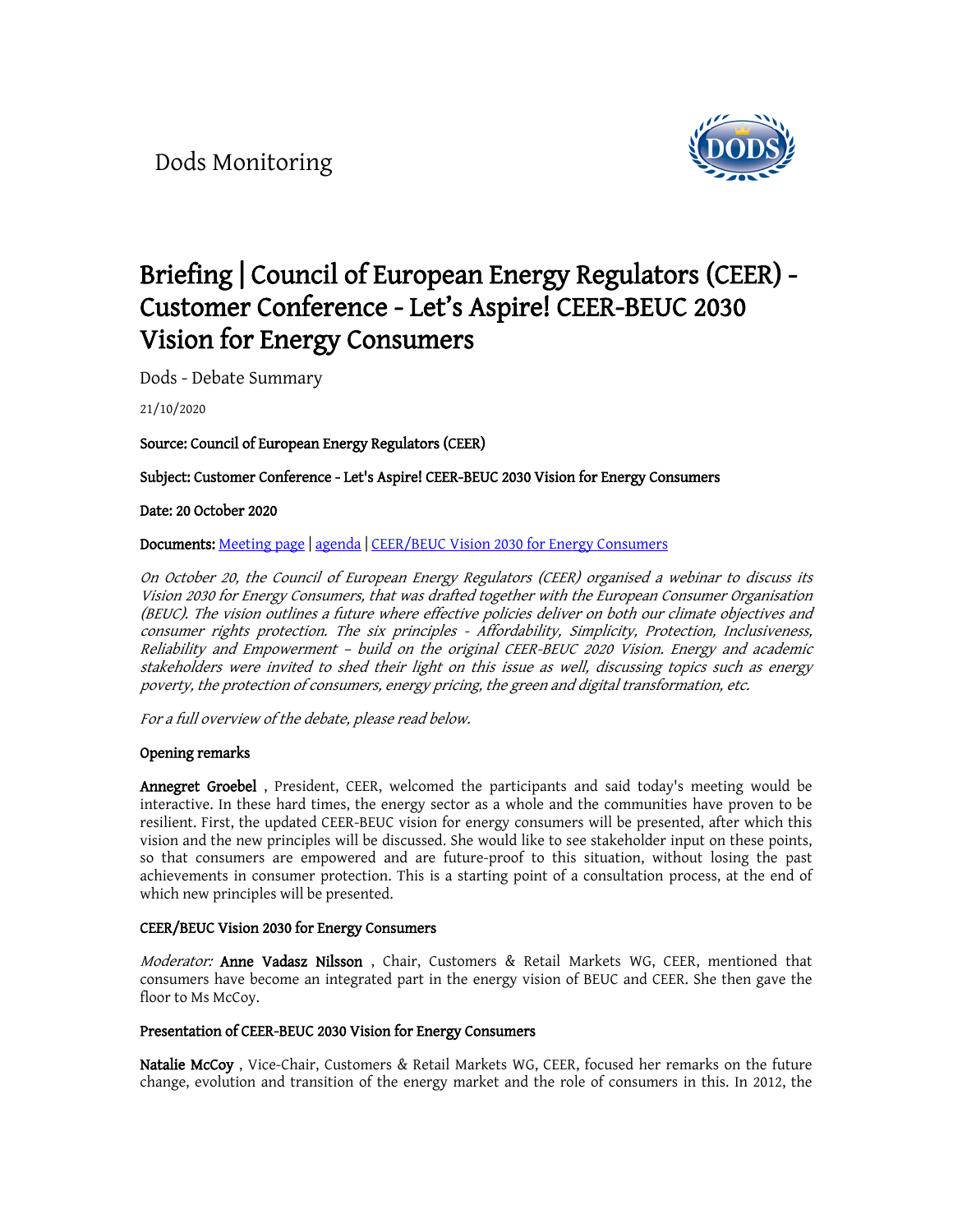CEER and BEUC made an energy vision for 2020 which was about reliability, affordability, simplicity and empowerment.

Now, the future foreseen in the 2030 vision is one of sustainability, decarbonisation and a complete overhaul of society in these aspects. The 2030 vision is all about promoting a debate and awareness of consumer issues, while the transition takes place. The core principles will be maintained, and are made sure to fit for purpose. The future envisaged is a world in which provisions and frameworks ensure consumer protection, while delivering on the transition. No one should be left behind and this should be continuously taken account of, through dialogue. Inclusiveness is thus a principle, Ms McCoy explained, together with the other principles of affordability, simplicity, protection, empowerment, reliability and trust.

**Anne Vadasz Nilsson** said that they have heard a lot about the principles, but they should also think about how to realise these goals. In that light, she gave the floor to Ms Goyens.

### **How to make our Vision come true**

**Monique Goyens** , Director General, BEUC, was pleased that BEUC was able to work together with CEER on this vision. She said they need all stakeholders on board to realise these principles, she stated. This vision builds on the previous one and adds sustainability. They need to make the sustainable option the obvious option for consumers. Energy is not just a product, because everybody needs energy to survive. An inclusive policy needs to be organised. This is a question of social justice, she underlined.

The previous vision has been achieved because the clean energy package now ensures consumer rights. However, the work is not done yet. By 2030, heating and cooling should be affordable for all consumers. Most homes are nowadays still heated by fossil fuels. 33 million Europeans are still struggling to heat their homes properly. Everybody in the EU bubble or the energy bubble is excited about the developments of smart meters, about active consumers etc. However, most consumers are not aware of their rights and the possibilities in this area. We need consumers to change their attitude and invest in renewables. How can we do this? By prioritising energy efficiency, because this is better for the environment and for people's wallets.

Reliable advice and reliable providers are needed, as well as incentivising clean investments. Making it simple, easy, and giving the right price signals are key, she stated. Externalities of fossil fuel energy need to be integrated in the price. What is the impact of the legislative measures on different sectors of consumers, from poor to rich? That is something which needs to be assessed.

#### **Discussion panel**

**Maria Spyraki** , MEP, Member ITRE & REGI Committees, EU Renovation Wave rapporteur, wanted to focus on information, innovation and integration. She stated that clear and reliable information is needed. She suggested to change the narrative of the energy that we consume. Integration of technological innovations should occur. Buildings can change from consumers to producers of energy. She said outlets for charging, exchange of energy inside a building block, reducing costs, are all possibilities in the future. Include the building sector in the ETS, she advised. She wanted some kind of funding within the ETS in the national system, in order to tackle energy poverty. Facilitating financing is important, especially for households who are suffering from energy poverty. The Juncker Plan has facilitated this over the last years, she informed.

She asked how we introduce the new kinds of materials in order to reduce the CO2 footprint and facilitate local jobs in regions? Including circularity in construction materials will have a positive effect, she said.

She then mentioned affordability of energy. The EU taxonomy is the main legislative framework in order to increase funding in this area. It could be used in the renovation wave. We should say to member states, regional and local authorities, to start using the financial funds available for the renovation wave. It could be the first of a series of measures to kickstart the recovery from this crisis.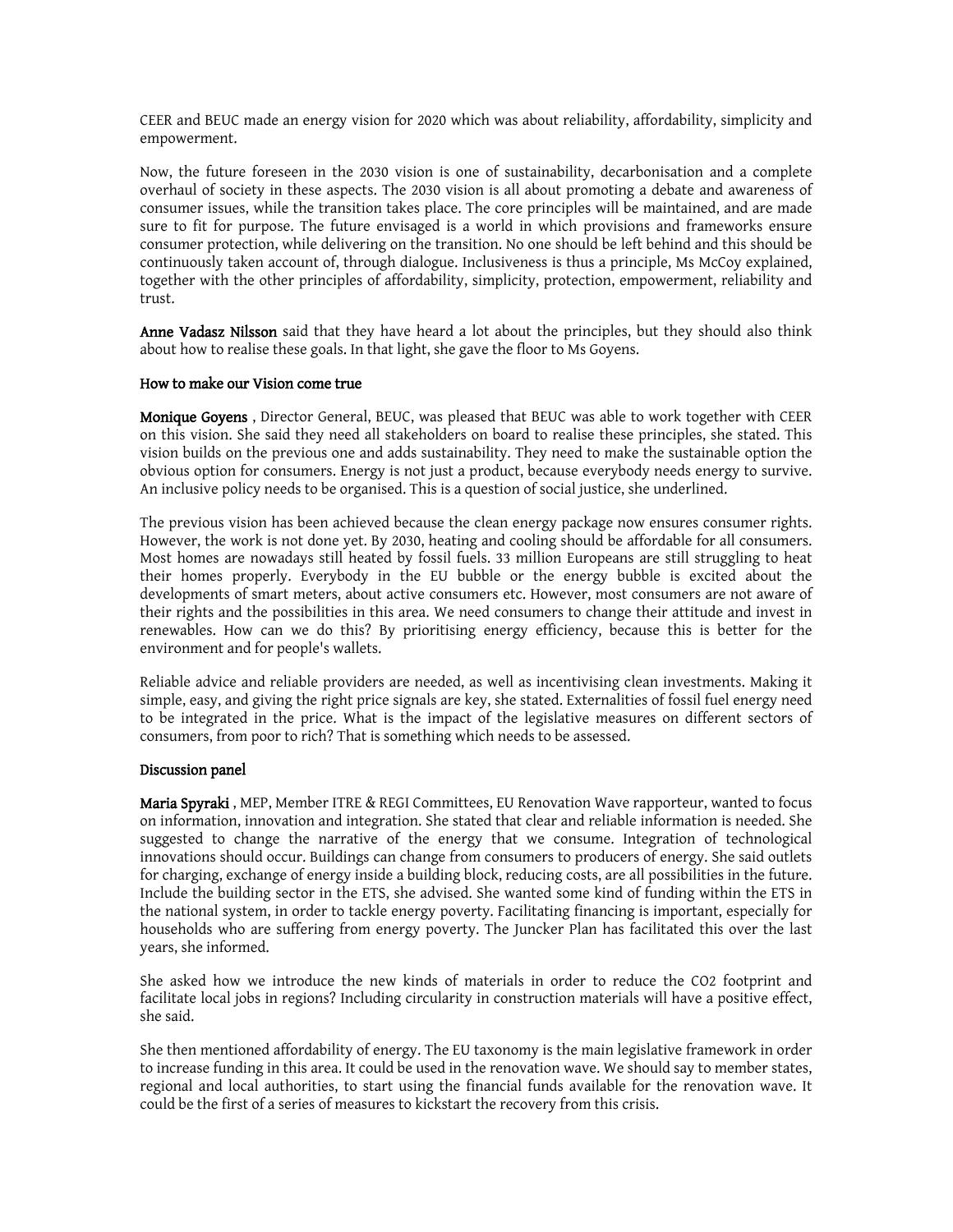In 10 years, our buildings could be more resilient, green, digital, smart and operating in a circular system, complementing the charging infrastructure.

**Anne Vadasz Nilsson** said the next speaker can explain how the recovery strategy can help EU citizens who are struggling in a socio-economic way during the pandemic.

Drago□ Pîslaru, MEP, Renew Europe Coordinator of the Employment and Social Affairs Committee, Corapporteur for the new Resilience and Recovery Fund, said amongst citizens there is fear that something is changing and that this will be disadvantageous for them. Europe needs to make some reforms. Around 1 in 4 households in Europe, around 50 million people, cannot heat there house sufficiently. This needs to be tackled. This is not just a central or eastern European phenomenon, it widespread across southern Europe and even the west of Europe as well. This should be a political priority. The Green Deal and renovation wave should be part of a broader part of a policy to include citizens. Instead of focusing on high-level projects, we need to go to the bottom and talk about the definition of a vulnerable consumer.

As for the RRF money, this has a dual focus: the reform and investment component. The reform component is the most important part that can support the energy transition. There will be plenty of funding available.

The Parliament's position underlines that social cohesion is important too. The Next Generation will have to be something that gets consumers on board. The Child Guarantee is also talking about housing, he noted.

When talking about the Green Deal, this is not an abstract concept. If we can get citizens on board, the reform will be successful, he said. There is strong will and a majority in Parliament in putting energy poverty on the agenda, he concluded.

**Adélaïde Charlier** , Student and climate activist, Youth for Climate, Special Adviser to EC Vice-President Frans Timmermans, reminded everyone the urgency, even though Europe has taken big steps. In 2030, the 1.5 degrees warming target will already be reached. We need to start moving faster than what is even mentioned in the Green Deal. This transition is very positive and will be a win for us. It will cost us less to pass through the transition compared to doing nothing or acting too slow.

Citizens are ready and will be actors. A conversation with policy-makers is thus needed. The role of politicians is to ensure citizens are included and that the transition is fair. Green sustainable energy cannot come at a higher price. It needs to be even cheaper than fossil fuels. Citizens need to be involved. She found it remarkable that part of the budget would still go to fossil fuels.

She then mentioned international human rights. She wanted the international aspects to be included in EU policies, such as the situation in the Amazon forest. Biodiversity and the rights of indigenous people need to be taken account of, she said.

## **6 ASPIRE principles of the 2030 Vision**

*Moderator* **: Anne Vadasz Nilsson** , Chair, Customers & Retail Markets WG, CEER, was interested to hear from the next speaker what motivates consumers to act in a sustainable manner.

#### **What motivates consumers to act sustainably?**

**Linda Steg** , Professor of environmental psychology, University of Groningen, talked about what motivates people to act sustainably. Often people think it is about money or self-interest. Fortunately, there is more that motivates people. There are four motivations, categorised in two groups. The first group of motivations are the hedonic and egocentric values. This goes often against acting sustainably.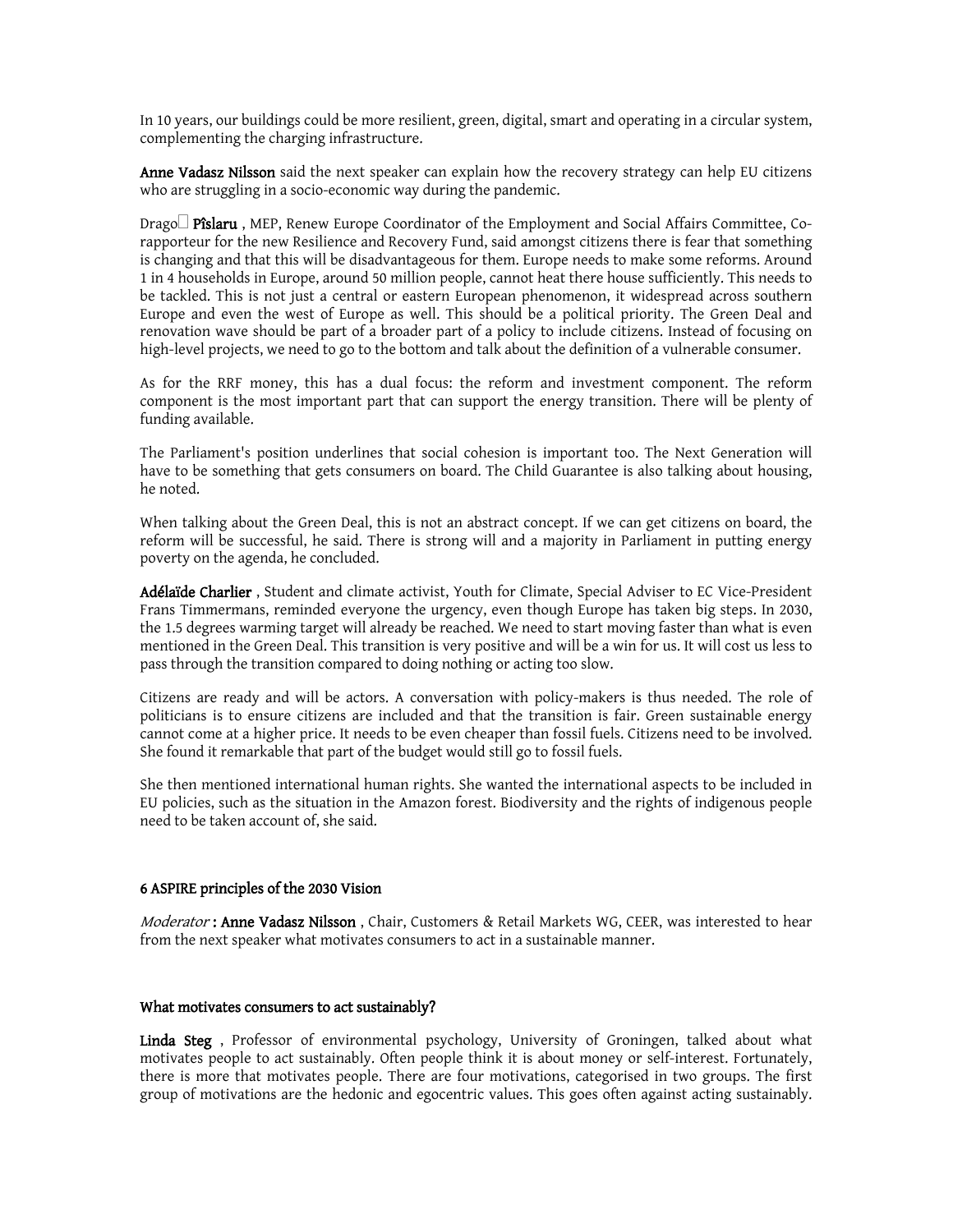However, this is not always the case, as consumers will like energy efficiency measures if it reduces their energy bill or consumers would prefer on a sunny day to cycle instead of taking the car. However, people also care about the nature and environment, this is related to altruistic and biosphere values. This is when people care about nature and the environment. Often people in poorer regions care even more about nature than people in rich regions, she noted.

In general, people think they care more about biospheric and altruistic values than others. This is worrisome, because they think they are the only one caring about the environment. In the media, there is a lot of attention for the bad and negative things, she highlighted.

She concluded that the systems and context in which we function are not always supporting sustainable action. Besides the consumers, many other actors determine whether something sustainable actually happens.

**Bruno Liebhaberg** , Director General of CERRE and Chair of the EU Observatory on Online Platform Economy, stated that the 2030 vision for energy consumers is a timely contribution. The covid crisis has posed more disruption to the energy sector than any other event. The worst effects are felt amongst the most vulnerable. Energy poverty is and will continue to be a challenge. The energy system will dramatically change on the road to decarbonisation. Consensus between and among citizens needs to be built. The inclusiveness needs to be guaranteed. Consumers need to own the transition. He was convinced that a thorough impact assessment should be made for each piece of legislation and consumers need to be at the heart of this analysis, he underlined. Digitalisation should enhance consumers' confidence in the digital transition.

## **6 ASPIRE Principles:**

# **Affordability**

**Kristian Ruby** , Secretary General, Eurelectric, said the vision is future-looking and ambitious. The price is very important in the consumers' opinion on the electricity they receive. More electricity is needed in the future, thus affordability becomes even more important. A fair and cost-effective transition is needed. Retailers outlined 15 pledges to consumers earlier this year, with a special focus on vulnerable customers. Electricity has become continuously cheaper over the years. However, taxes and oldfashioned tariffs have kept prices higher than they could be. Tariffs should be future-proof and allow for modernisation of the grids, that can help a cheap and effective transition to a greener economy.

**Sorcha Edwards** , Secretary General, Housing Europe, said Housing Europe's core mission is the access to affordable and adequate housing. She said it is increasingly impossible to allow affordable heating, connectivity, education, health and services. Over the next few years, people will spend more time at home. We discovered during this crisis that many things can be done from home, she noted, thus expecting a higher pressure on adequate housing and energy supply. Affordable energy is at the core of Housing Europe's mission. Local energy providers are frontrunners in energy efficiency. She was happy to see this in the affordable housing initiative. Decarbonisation of the built environment is needed. Hopefully, this will not leave citizens behind.

# **Simplicity**

**Frauke Thies** , Executive Director, SmartEn, said on the one hand it should be made as simple as possible for consumers to make the most of their energy consumption. Services and technology should facilitate this. Second, it should be as simple as possible for consumers to choose the right offer in the first place. Transparency and the possibility to compare are needed here. There should be a framework in which innovation can take place. The basic possibilities need to be there. Interoperability is needed, so that switching of a provider is possible. The digital passport for buildings and other ideas can make it easier for consumers, she said.

# **Protection**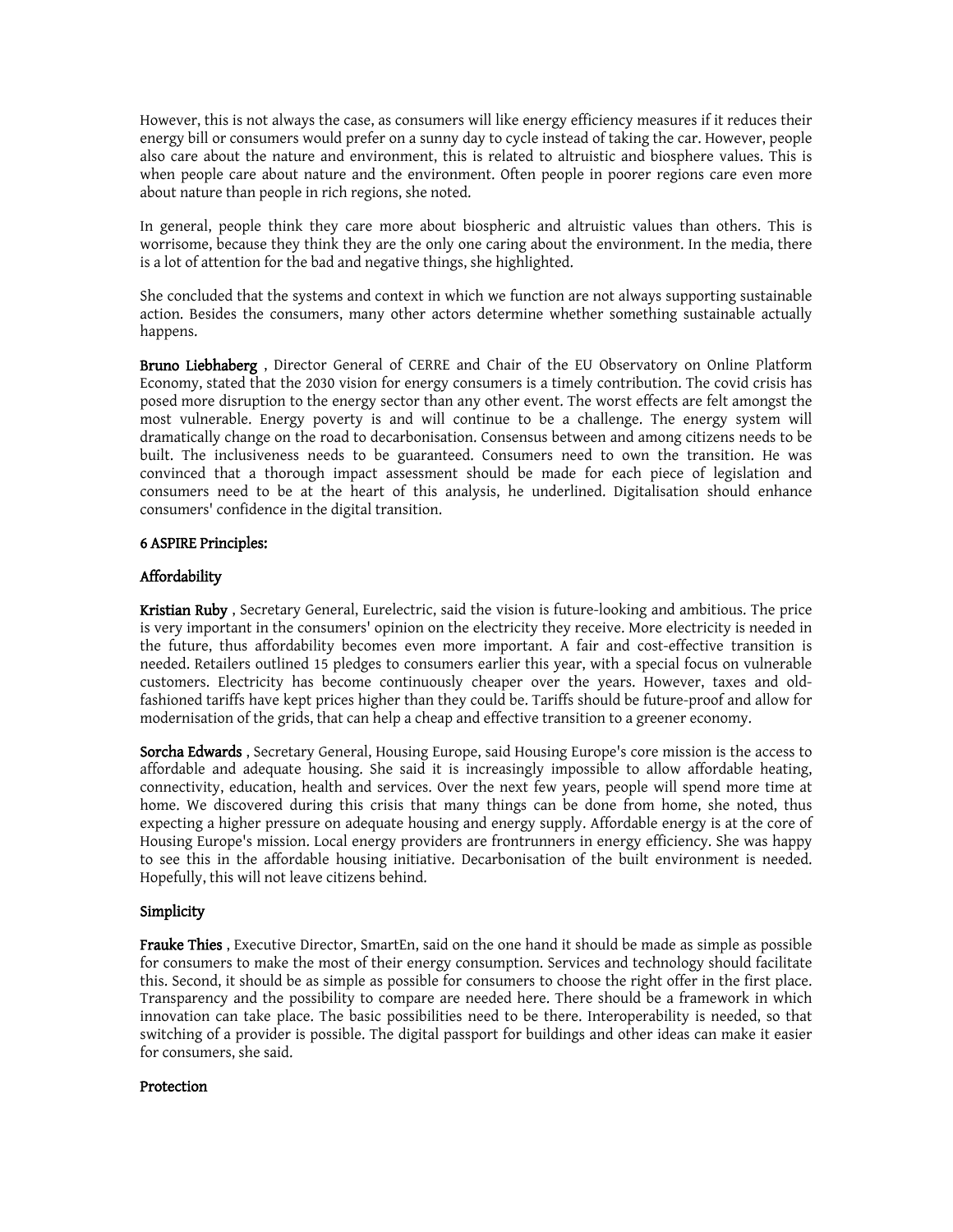**Janusz Gwiazdowski** , President, National Energy Ombudsmen Network (NEON), said the means and tools should be created to reach the goals set out in the vision 2030, for example. Cooperation between different stakeholders is crucial. Consumers should be able to solve their conflicts and protect their rights. The European institutions should support the functioning of national institutions that work on this.

**Petra Cakovska** , Vice-President, Slovak Consumer protection society (SOS), said many consumers still do not see the importance of energy efficiency and they are not sufficiently protected. Energy poverty is a big issue in Slovakia and energy consumers were amongst the most vulnerable groups hit by the covid crisis.

## **Inclusiveness**

**Stefan Bouzarovski** , Chair of the European Union Energy Poverty Observatory, said housing and health policy are important in the issue of energy poverty. He mentioned the digital divide, for which more resources are needed. A lot of people were struggling on the issue of energy divide. Technology should be made available to people.

**Paul Voss** , Managing Director, Euroheat & Power, said the energy transition needs to understand the local dimension. There should be a link between the top-level EU legislation and the local needs. An inclusiveness transition should be affordable. The market signals should be set in the right way.

# **Reliability & Trust**

**Kirsten Glennung** , Senior Sustainability and Projects Officer, E.DSO, said energy transition starts locally and with the consumer at the centre. The relationship between DSOs and consumers has evolved quite a bit. We should safeguard this relationship and protect the consumer, empower the consumer to live up to the full potential. Enable the consumer to install solar panels, for example, and drive the energy transition, she said. We want to drive the energy transition and serve the consumer in doing so, she concluded.

**James Watson** , Secretary General, Eurogas, said the customer is at the heart of everything Eurogas does. The gas sector has always been committed in providing reliable and affordable energy for the consumer, he stated. He was committed to support the consumer, by increasing services and detailed billing.

Increasing volumes of renewable gases will come into the energy mix, he noted. He recommended the creation of a strong system of certificates that can be verifiable and transparent for consumers.

## **Empowerment**

**Dirk Vansintjan** , President of REScoop.eu, said it is the European federation of citizen energy cooperatives. He welcomed the strategic vision of CEER and BEUC and shared the principles mentioned in this webinar. He said currently there is an interesting phase where the EU institutions have revised the energy package. For the first time, citizens are given rights to sell, share or store energy. Citizens are being made active, he underlined.

**Martin Salamon** , Chief Counsel, Danish Consumer Council, said it is important to allow players with new services and competitive prices on the market. Energy markets need data, because new services are built on this data. Consumers must be assured that their consent is requested for the data they share. DSOs are faced with obstacles, being the neutral facilitators. Clear divisions between monopolies and increased oversight of the regulator should be created, and privacy should be guaranteed.

## **Q&A**

**A question posed by the audience:** how can families and middle-aged people get involved in the energy transition?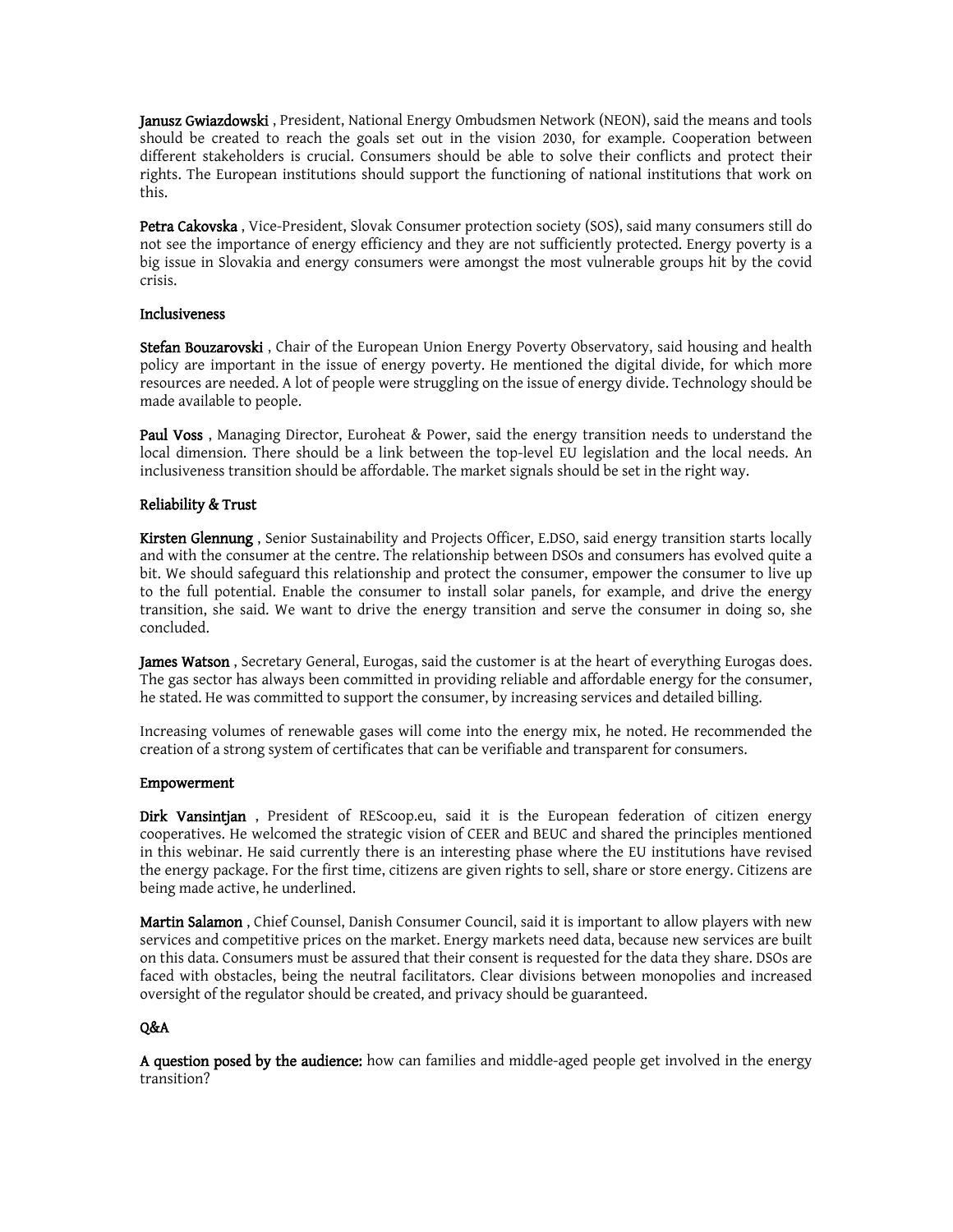**Sorcha Edwards** stated that the climate crisis is a huge motivation for citizens and we cannot underestimate how committed people are. A key factor for a successful renovation is to involve people.

**Anne Vadasz Nilsson** said the most important thing is to make all the ideas more tangible and bring it into action.

**Gabriel de Couëssin** , Advisor - Retail & Wholesale markets, Eurelectric, talked about engaging consumers in the energy transition. Energy suppliers all throughout Europe have dedicated to empower consumers. Energy suppliers can be the key actors in this, he underlined.

**James Watson** mentioned the importance of reliability and trust, and he expected more renewable gases will be provided in the future. More information and options should be provided to consumers. He was keen to make sure the consumer has the right information and gets the service in a timely and efficient manner.

**Kirsten Glennung** noted that Horizon 2020 has played a big role in engaging consumers and bringing in new technologies.

**Janusz Gwiazdowski** said it is best to start from the national level and gain experience. Support from the EU is needed though, he stated.

**Stefan Bouzarovski** argued that particularly local authorities have a key role to play, as a lot of good practices are taking place on the local scale. There should be a better sense of what happens on different levels of authority.

**Martin Salamon** said that inclusiveness has become part of the vision that is presented. There should be cooperation with other sectors and other players. He wanted to see housing initiatives supported by the energy sector and the digital sector. We should treat this in an integrated manner, with all citizens on board.

**Paul Voss** noted that all policies should have the aim of including citizens.

**Máximo Miccinilli** , Energy & Climate Director, CERRE, wondered if an observatory for energy poverty should be installed that will also look at the impact of mitigation efforts.

#### **Concluding remarks**

**Anne Vadasz Nilsson** , Chair, Customers & Retail Markets WG, CEER, thanked the audience and panellists. She noted the particular context related to the pandemic and highlighted the need to make consumers part of the transition, as no one should be left behind. We need to know more about how consumers work and therefore she said to have taken a great interest in the presentation of Professor Steg on what motivates people.

**Annegret Groebel** , President, CEER, reiterated that consumers should take part in the energy transition. She also noted the point made during the discussion that there should be a good interaction between different actors and regulators. She said that this webinar offers a starting point and she was eager to continue the dialogue. We should not leave anyone behind after the crisis and the crisis made us more aware of the issue of energy poverty, she concluded.

View [article](https://app.dodsinformation.com/mvc/hash?/document/view/b45ee79fc0814c98b0ceed6d96d0ebab) online - [Back](#page-0-0) to top

This email may contain Parliamentary information licensed under the Open Parliament Licence v1.0, public sector

Contact the Dods UK Monitoring Team Monday to Friday to alter your preferences; [monitoringalerts@dods.co.uk;](mailto://monitoringalerts@dods.co.uk) [Tel:+44](tel:02075935500) (0)20 7 593 5500